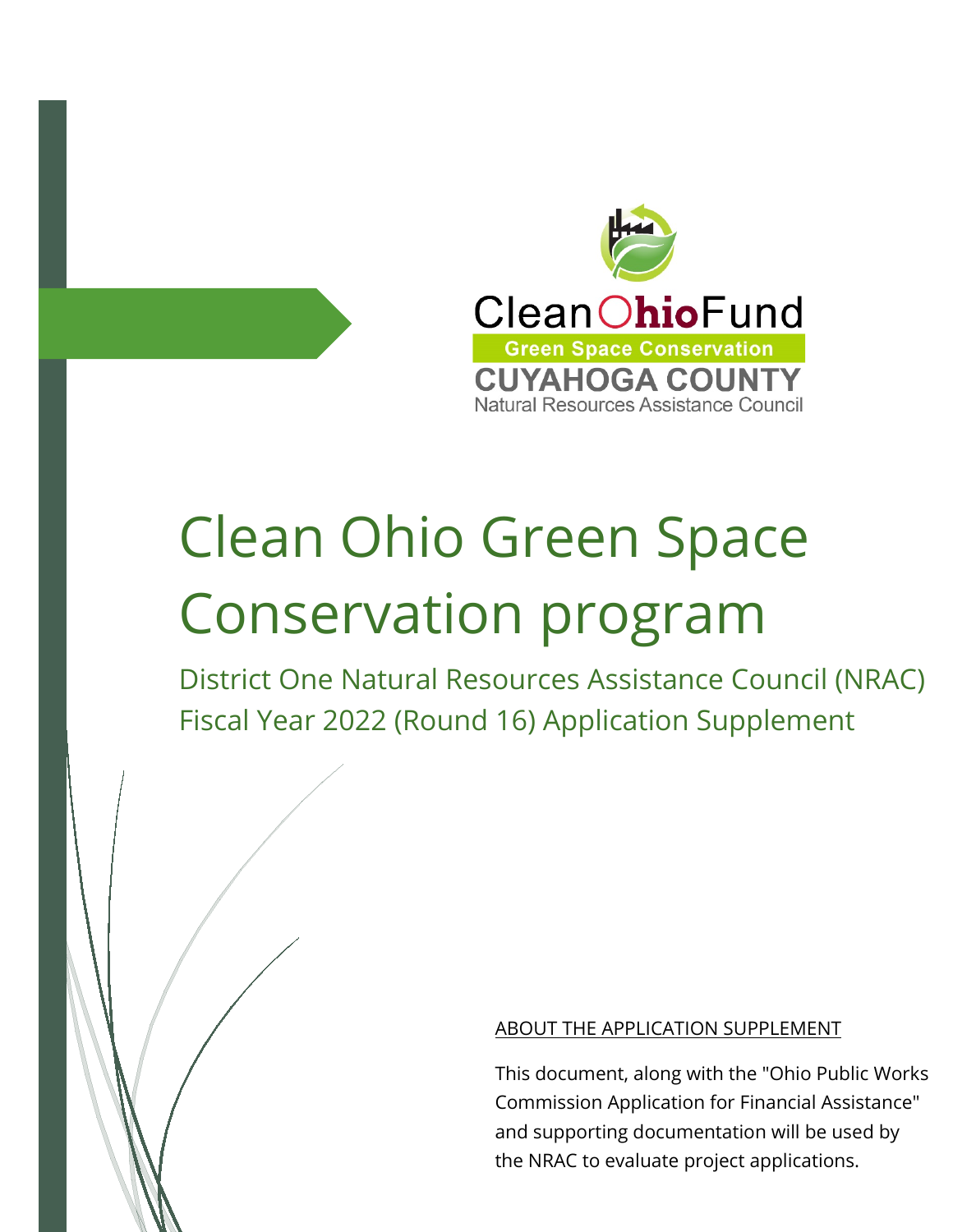# **APPLICATION SUPPLEMENT**

| <b>PROJECT NAME</b>             |  |
|---------------------------------|--|
|                                 |  |
| <b>APPLICANT NAME</b>           |  |
|                                 |  |
|                                 |  |
| <b>OTHER PROJECT</b>            |  |
| <b>SPONSORS</b> (If applicable) |  |
|                                 |  |
|                                 |  |
|                                 |  |
|                                 |  |
|                                 |  |
|                                 |  |
|                                 |  |
|                                 |  |
| <b>PHONE</b>                    |  |
|                                 |  |
|                                 |  |
| <b>CONTACT PERSON</b>           |  |
|                                 |  |
|                                 |  |
| <b>EMAIL</b>                    |  |
|                                 |  |
|                                 |  |
| <b>FAX</b>                      |  |
|                                 |  |
|                                 |  |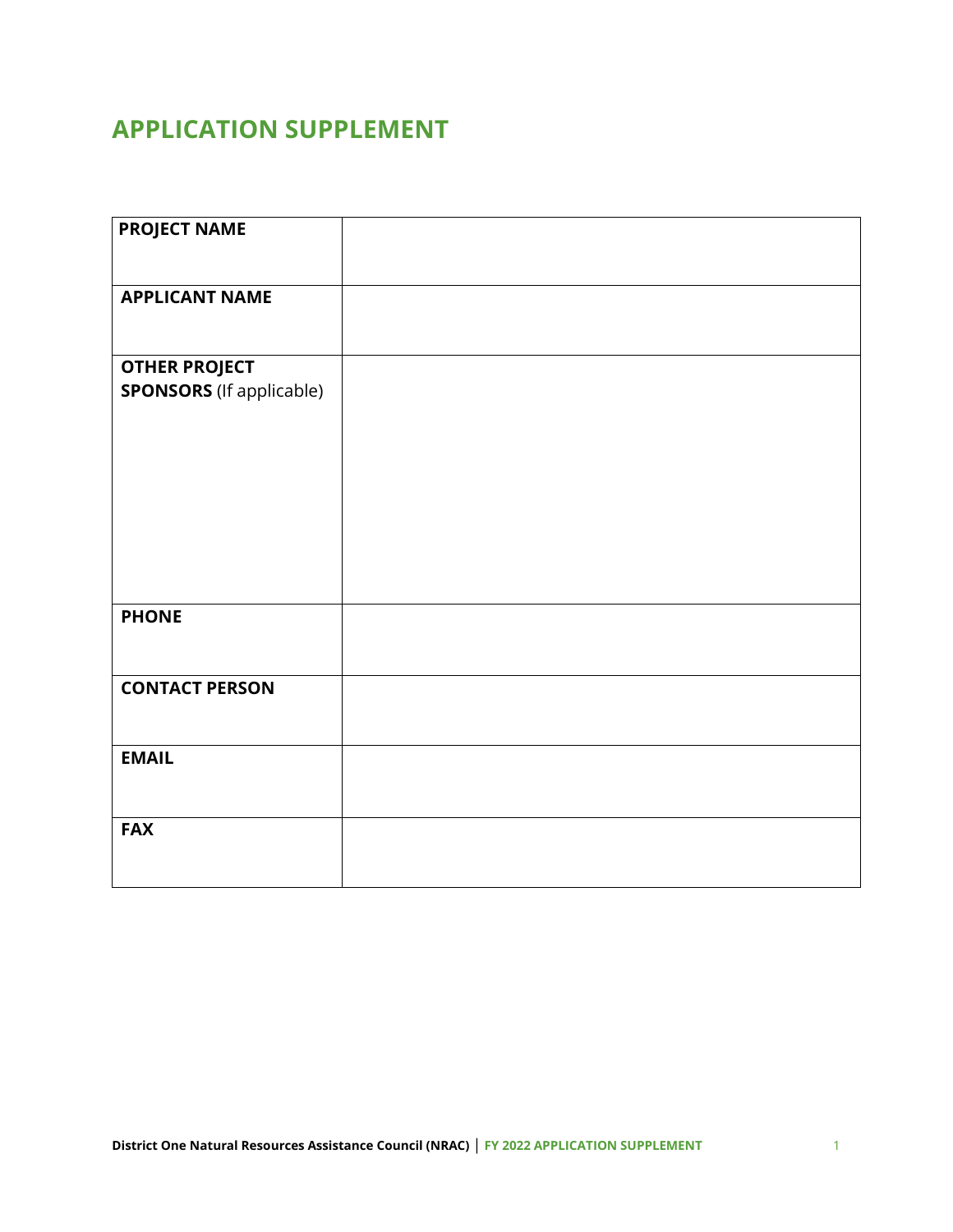# **PROGRAM YEAR (FY) 2022 PROJECT CHECKLIST**

# **This checklist of required materials must be completed and submitted along with the FY 2022 Application Materials to insure your application is complete.**

**PROJECT TYPE:** □ Open Space w/Land Acquisition □ Open Space Development □ Riparian Corridor

| <b>REQUIRED MATERIALS</b>                                                                                                                                 | <b>YES</b> | <b>NO</b> | N/A |  |  |
|-----------------------------------------------------------------------------------------------------------------------------------------------------------|------------|-----------|-----|--|--|
| <b>AUTHORIZATIONS</b>                                                                                                                                     |            |           |     |  |  |
| A certified copy of the authorization by the governing body of the applicant                                                                              |            |           |     |  |  |
| authorizing a designated official to sign and submit this application and execute<br>contracts. (Page 6. OPWC Application)                                |            |           |     |  |  |
| A certification signed by the applicant's chief financial officer stating the amount                                                                      |            |           |     |  |  |
| of funds required for the project will be available on or before the dates listed in<br>the Project Schedule section, and documentation of awarded funds. |            |           |     |  |  |
| Appropriate Resolution(s) of Support (Please refer to ORC164.23(B)(1)                                                                                     |            |           |     |  |  |
| for guidance) or Letters of Support for Park Districts.                                                                                                   |            |           |     |  |  |
| <b>MAPS</b>                                                                                                                                               |            |           |     |  |  |
| Location identified on the Cuyahoga County Green Print                                                                                                    |            |           |     |  |  |
| <b>PROPERTY INFORMATION</b>                                                                                                                               |            |           |     |  |  |
| Letter of Intent                                                                                                                                          |            |           |     |  |  |
| Purchase Agreement                                                                                                                                        |            |           |     |  |  |
| Executed settlement statement, recorded deed, deed restrictions or conservation<br>easement                                                               |            |           |     |  |  |
| Recorded deed or conservation agreement and OPWC proposed deed language                                                                                   |            |           |     |  |  |
| Certified Appraisal by ODOT Prequalified Appraiser                                                                                                        | ∩          |           |     |  |  |
| Documentation that the Appraiser read OPWC's Standards and Procedures                                                                                     |            |           |     |  |  |
| Cuyahoga County Fiscal Officer's Property Valuation                                                                                                       |            |           |     |  |  |
| If Existing Structure(s) on Property:                                                                                                                     |            |           |     |  |  |
| Provide Intended Use                                                                                                                                      |            |           |     |  |  |
| Provide Current Appraised Value                                                                                                                           |            |           |     |  |  |
| Provide Proportion of Value to Overall Property Value                                                                                                     |            |           |     |  |  |
| <b>NATURAL RESOURCE INFORMATION</b>                                                                                                                       |            |           |     |  |  |
| Restoration is Part of the Project Scope                                                                                                                  |            |           |     |  |  |
| Formal detailed cost estimate by architect, landscape architect, or other<br>professional                                                                 |            |           |     |  |  |
| <b>MINERAL RIGHTS</b>                                                                                                                                     |            |           |     |  |  |
| <b>Current Landowner Retaining Mineral Rights</b>                                                                                                         |            |           |     |  |  |
| Rights Purchased and Transferred to Another Entity                                                                                                        |            |           |     |  |  |
| Rights Purchased and Maintained                                                                                                                           |            |           |     |  |  |
| Legal Agreement with Lessee                                                                                                                               |            |           |     |  |  |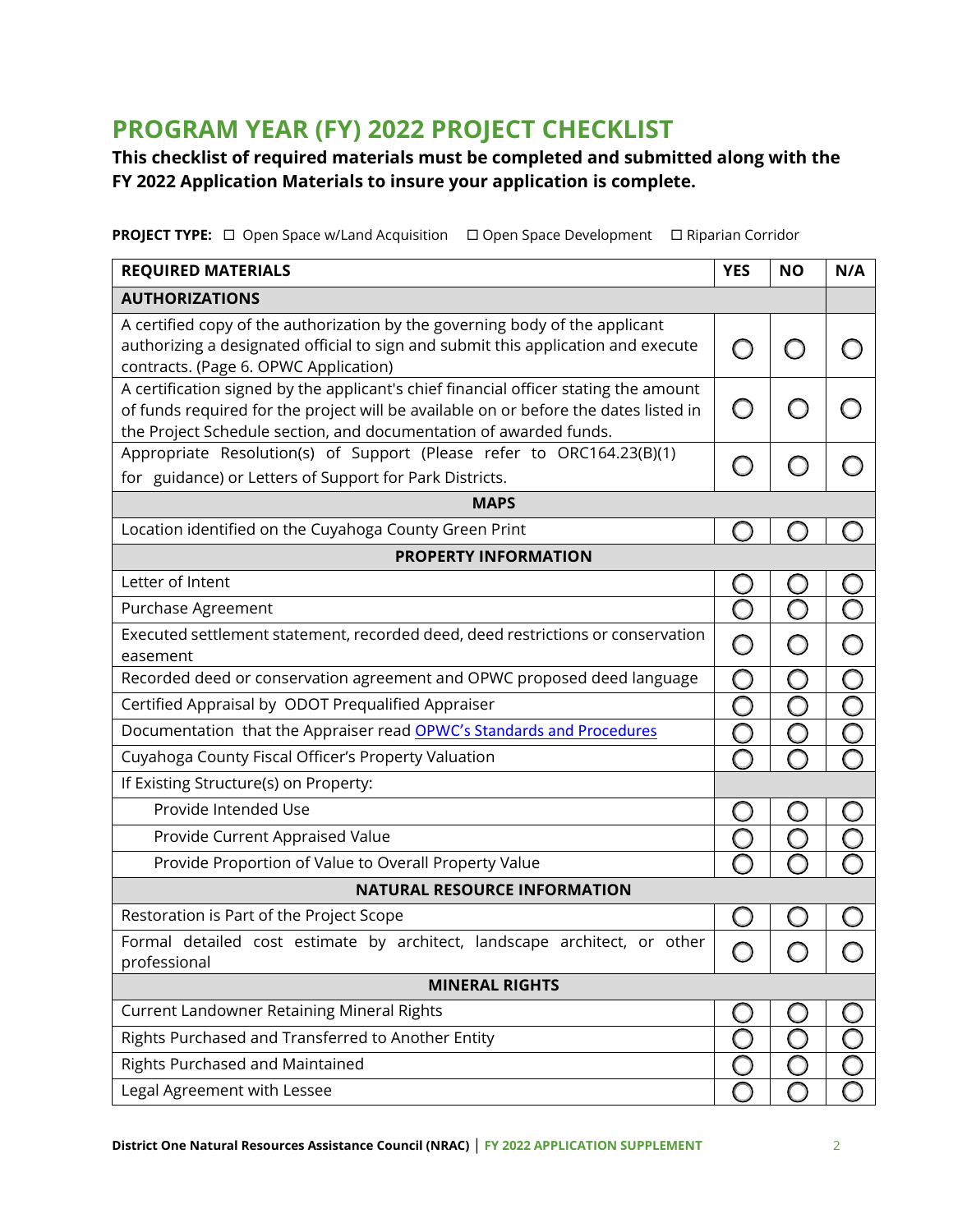# **SECTION ONE: PROJECT EMPHASIS**

(See pages 13 in the FY 2022 Applicant Manual)

For the type of project submitted, Open Space or Riparian Corridor, check each factor that will be achieved by the project.

For example: If an open space project will *incorporate aesthetically-pleasing* and ecologically-informed design, protect high-quality viable habitats for plant and animal species, and provide educational opportunities, then all of these factors should be checked.

## **1.1 OPEN SPACE PROJECTS - Check each factor relevant to the project.**

| Result of a comprehensive open space plan.                                                                                                                                                                                          |
|-------------------------------------------------------------------------------------------------------------------------------------------------------------------------------------------------------------------------------------|
| Incorporates aesthetically pleasing and ecologically informed design.                                                                                                                                                               |
| Promotes local economic development and/or community development<br>initiatives in high unemployment and low-income areas.                                                                                                          |
| Protects habitats of rare, threatened, and endangered species.                                                                                                                                                                      |
| Protects high quality, viable habitats for plant and animal species.                                                                                                                                                                |
| Preserves high quality wetlands or other scarce natural resources within the<br>County.                                                                                                                                             |
| Provides educational opportunities and physical links to schools and after-school<br>centers.                                                                                                                                       |
| Preserves or restores natural features that contribute to the quality of life and the<br>County's natural heritage such as: water quality; natural stream channels; the<br>Lakefront; floodplains; wetlands; and streamside forests |
| Reduces or eliminates nonnative, invasive species of plants or animals.                                                                                                                                                             |
| Promotes the proper management of the ecosystem while allowing for fishing,<br>hunting, and trapping.                                                                                                                               |
| Provides appropriate public access.                                                                                                                                                                                                 |
| Includes acquisition and protection of full land rights.                                                                                                                                                                            |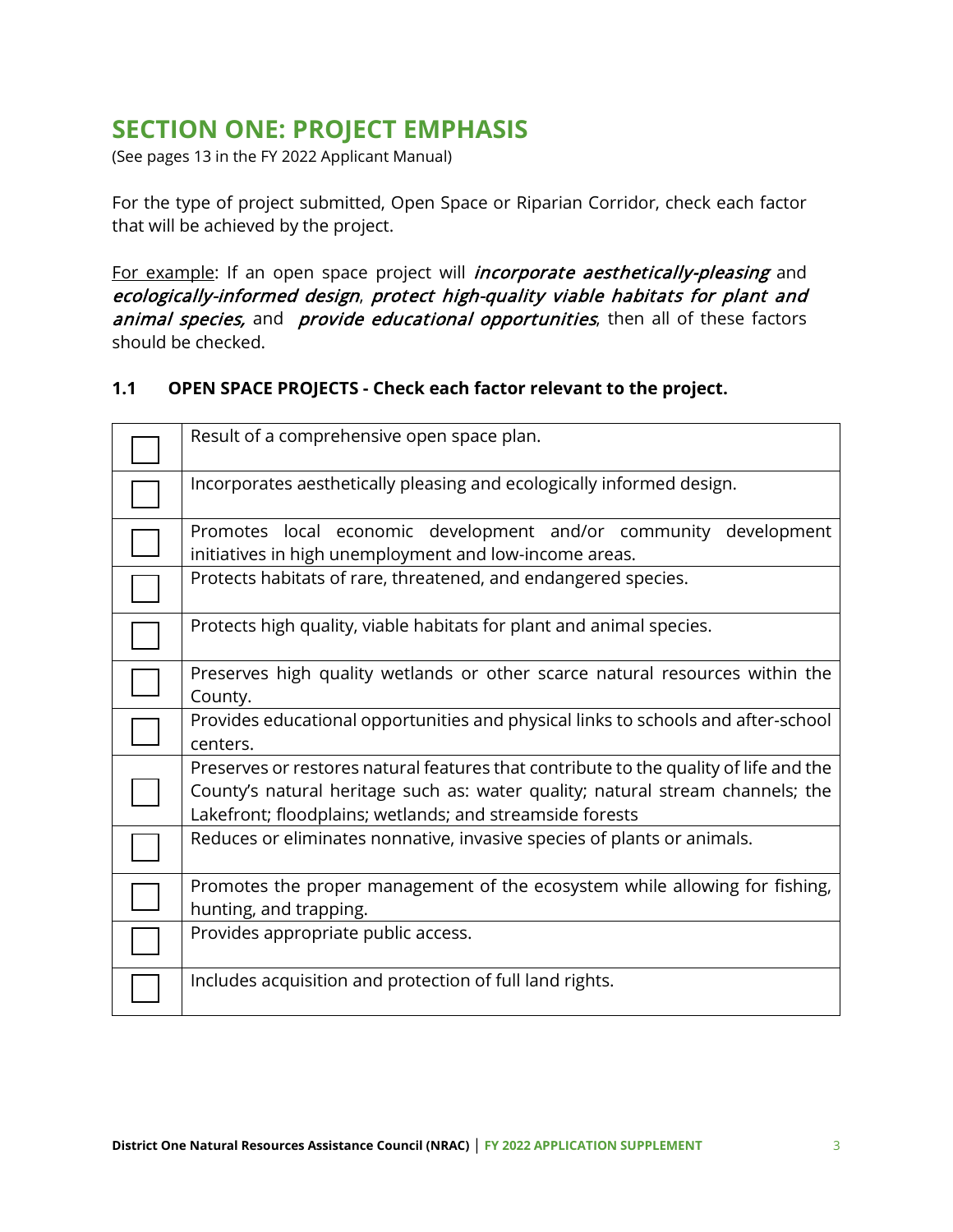# **1.2 RIPARIAN CORRIDOR PROJECTS (includes lakefront projects) - Check each factor relevant to the project.**

| Increases habitat protection.                                                  |
|--------------------------------------------------------------------------------|
| Result of a stream corridor-wide or watershed-wide plan.                       |
| Provides multiple recreational, economic, and aesthetic preservation benefits. |
| Preservation of headwater streams or outfalls to Lake Erie.                    |
| Restores and preserves aquatic biological communities.                         |
| Provides appropriate public access.                                            |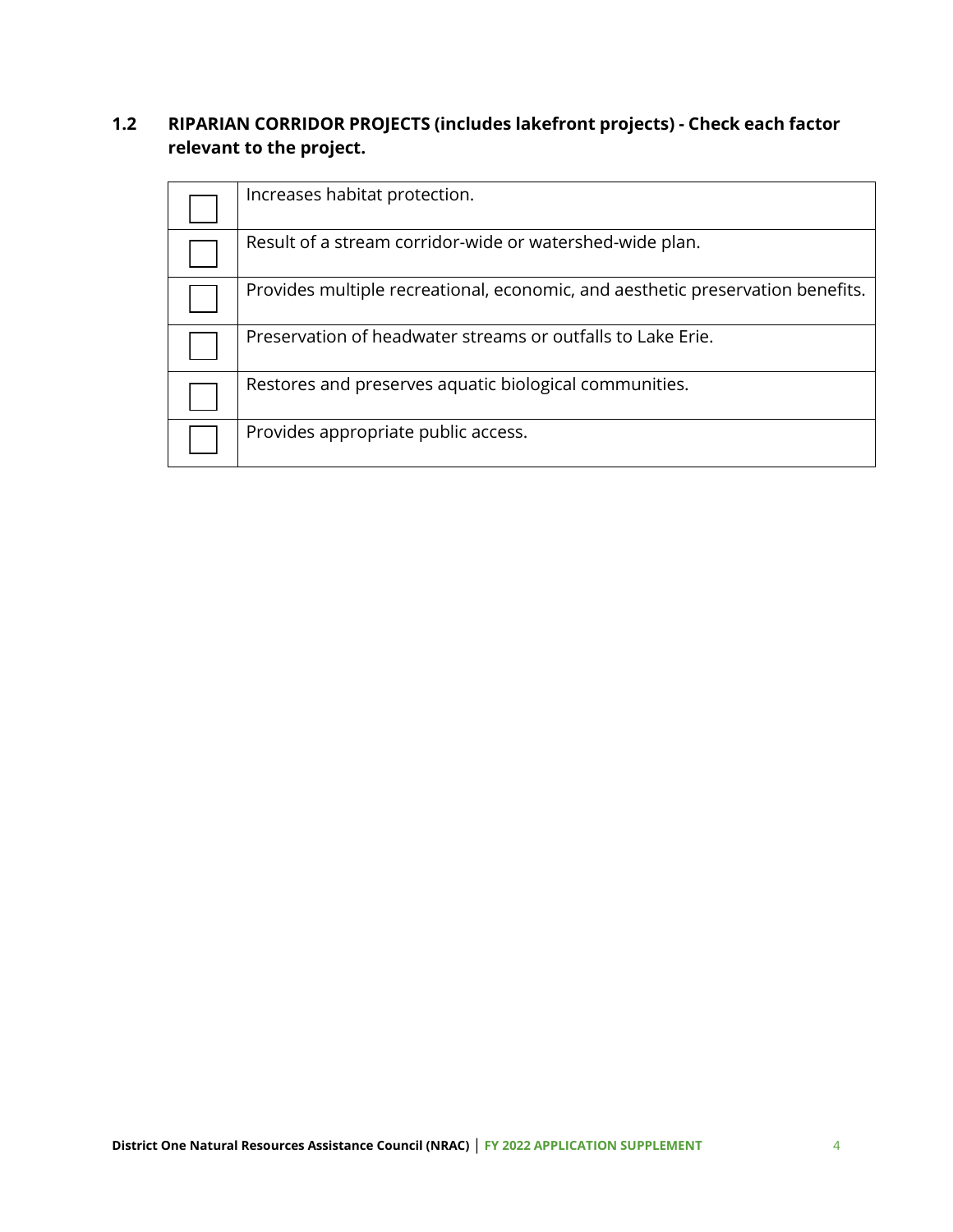# **SECTION TWO - PROJECT DESCRIPTION**

(See pages 13 to 15 in the FY 2022 Applicant Manual)

### **2.1 PROJECT NAME:**

#### **2.2 TYPE OF PROJECT FOR WHICH FUNDS ARE BEING REQUESTED:**

Check the project type and provide appropriate documentation for land acquisition.

|  | Acquisition of Land through the following type of land securement -<br><b>Check the type of Acquisition</b> |
|--|-------------------------------------------------------------------------------------------------------------|
|  | Easement Purchase                                                                                           |
|  | Fee Simple                                                                                                  |
|  | <b>Transfer of Conservation Value</b>                                                                       |
|  | <b>Open Space Improvement Project</b> to enhance Clean Ohio properties                                      |
|  | to make the land accessible and useable                                                                     |
|  | <b>Riparian Corridor Project</b>                                                                            |

## **2.3 APPRAISAL OR CONSERVATION VALUE AND PROPERTY INFORMATION:**

Include the appraisal summary with this supplement. Provide the following information in the WorksWise application and required documentation in the **Property Information Attachment.** 

- Parcels being acquired or improved
- Purchase Price of Property
- Conservation Easement valuation
- Certified Appraisal from ODOT Prequalified Appraiser credentialed in value analysis
- Documentation that the Appraiser read OPWC's Standards and Procedures
- Cuyahoga County Fiscal Officer's property valuation

#### **Cuyahoga County Fiscal Officer's Property Valuation \_\_\_\_\_\_\_\_\_\_\_\_\_\_\_\_\_\_\_\_\_\_\_\_\_\_\_\_\_\_**

**Seller of Property: \_\_\_\_\_\_\_\_\_\_\_\_\_\_\_\_\_\_\_\_\_\_\_\_\_\_\_\_\_\_\_\_\_\_\_\_\_\_\_\_\_\_\_\_\_\_\_\_\_\_\_\_\_\_\_\_\_\_\_\_\_\_\_\_\_\_\_\_\_\_\_\_\_**

#### **Purchaser of Property: \_\_\_\_\_\_\_\_\_\_\_\_\_\_\_\_\_\_\_\_\_\_\_\_\_\_\_\_\_\_\_\_\_\_\_\_\_\_\_\_\_\_\_\_\_\_\_\_\_\_\_\_\_\_\_\_\_\_\_\_\_\_\_\_\_\_\_\_**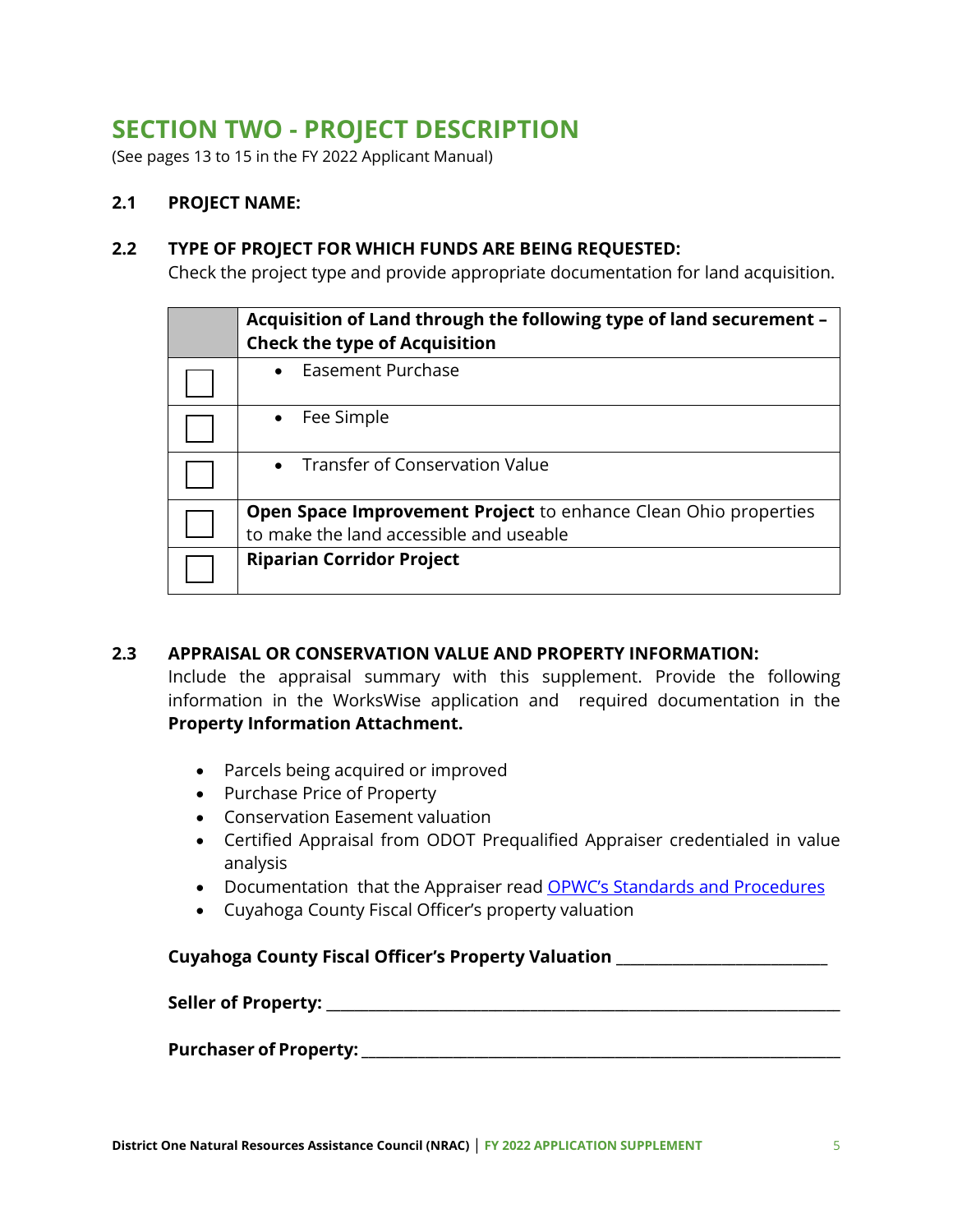# **Is this a bargain sale, in which purchase price is less than the appraised value\*? Yes No**

\*If the acquisition is a bargain sale (i.e. **leveraging the difference between the appraised value and purchase contract as the match)** the Applicant is required to have an appraisal review performed by an ODOT Prequalified Appraisal Reviewer to ensure that the purchase price history, comparables, adjustments, and disclaimers are accurate (see Page 1 of the PY 2021 Policy Manual).

## **Is this an Open Space Improvement Project in which the property was purchased with Clean Ohio Funds?**

**Yes No**   $\cap$ 

If yes, provide in the **Property Information Attachment** the following information and required documentation: the executed settlement statement, the recorded deed and deed restrictions or conservation easement.

Identify the Clean Ohio Round or Program Year the property was awarded funding:

\_\_\_\_\_\_\_\_\_\_\_\_\_\_

Name of Project: \_\_\_\_\_\_\_\_\_\_\_\_\_\_\_\_\_\_\_\_\_\_\_\_\_\_\_\_\_\_\_\_\_\_\_\_\_\_\_\_\_\_\_\_\_\_\_\_\_\_\_\_\_\_\_\_\_\_\_\_\_\_\_\_\_\_\_\_\_

Brief Project Description (one paragraph):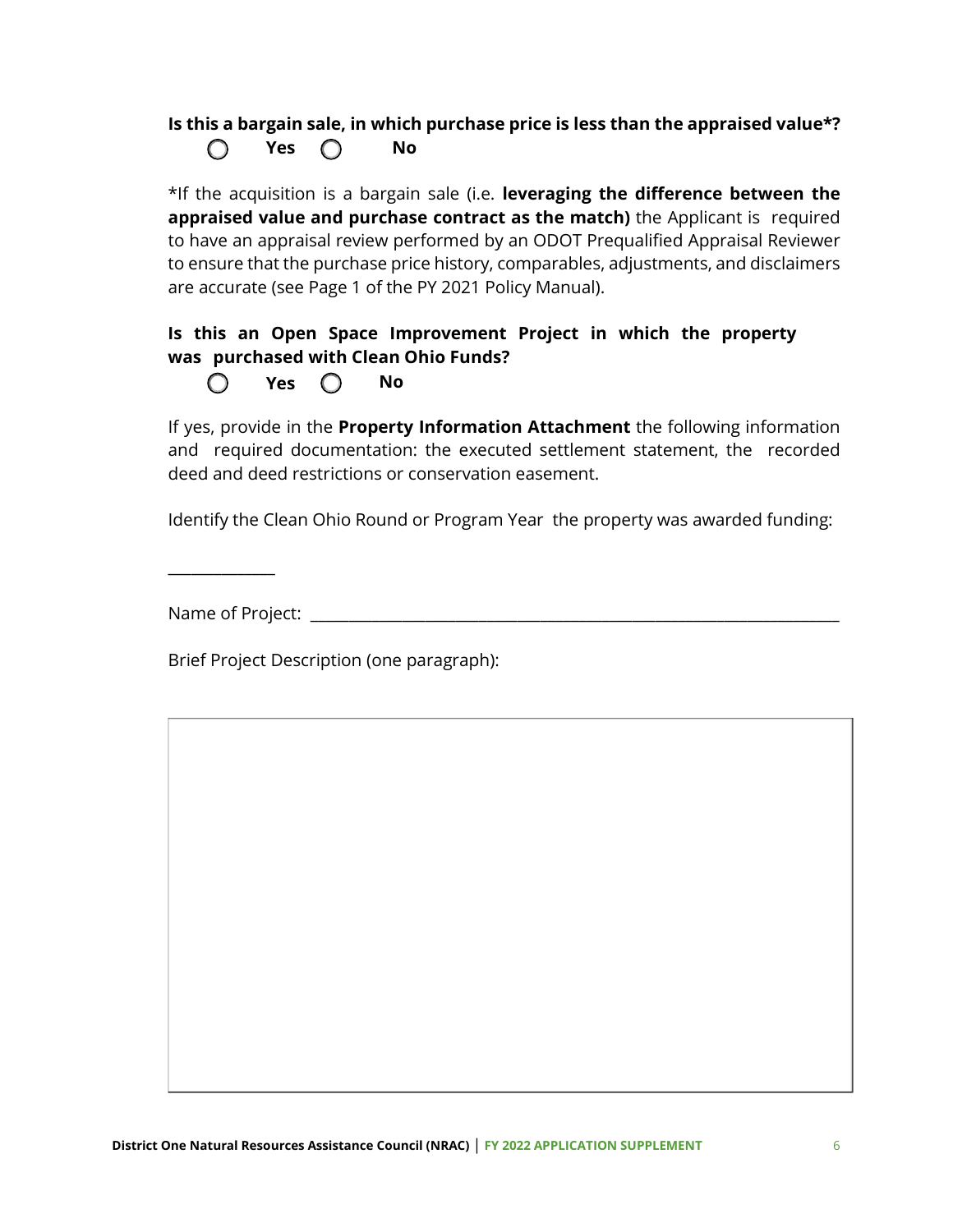**Is this a Riparian Corridor Project in which the applicant already owns the property?** 

**Yes No** 

If yes, include in the **Property Information Attachment** a copy of the property deed, and a completed draft of OPWC restrictions to be included in a deed or conservation easement.

#### **2.4 PROJECT DESCRIPTION:**

Provide a map showing the project location(s), and a detailed project description, not to exceed the following two pages. Include the following:

- **1.** The location as shown in the Cuyahoga County Greenprint Map (available at http://www.countyplanning.us/projects/cuyahoga-county-greenprint/). Include a Greenprint Map highlighting the location and links in the **Maps and Photos Attachment**.
- **2.** Describe the current conditions and any site improvements that will result from the project.
	- The Proposed Deed Restriction that identifies specific Use and Development Restrictions in the **Property Information Attachment**
	- An itemized estimate from an architect, landscape architect or other qualified professional that indicates the probable costs for all improvements utilizing Clean Ohio funds. in the **Natural Resource Information Attachment**
- **3.** Note whether there are existing structures on the property. If so, include supporting documentation in the **Property Information Attachment** for the appraised value of the structure, proportion of structure value to overall property value, and the intended actions for the structures (e.g. demolition, re-use, rehabilitation or other).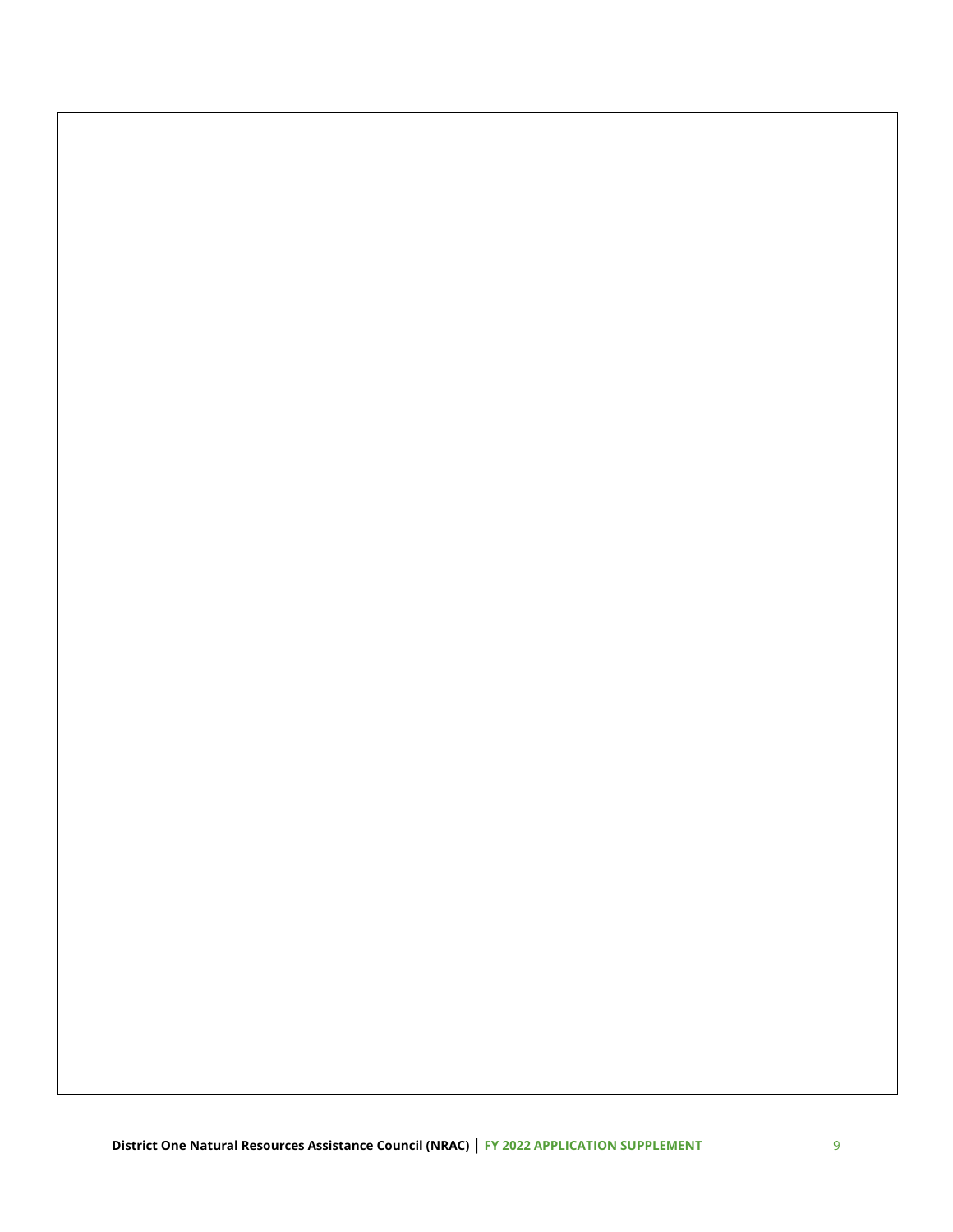# **SECTION THREE - COUNTY PRINCIPLES**

(See page 15 in the FY 2022 Applicant Manual)

The five (5) County principles are the foundation upon which the evaluation methodology was developed, and it is the NRAC's intent to select projects that advance these principles.

Applicants should describe how these principles will be advanced by their project. Provide a description in the appropriate section. All statements regarding a project's benefits must be supported by documentation.

## **3.1 PROJECT PRESERVES NATURAL AREAS OR OPEN SPACE.**

**3.2 PROJECT RESTORES LANDSCAPES THAT HAVE BEEN DEGRADED OR DESTROYED. Project must include restoration as a part of the project scope, budget, or local match if it is to be eligible for restoration points. Restoration activities must be completed within (two) 2 years of the acquisition date.**

Check all those that apply in the table . Include documentation of a restoration plan that clearly specifies the existing conditions, desired recovery (example: restoration of prairie plant community or Warm Water Habitat (WWH) biological communities), and percentage of budget if Clean Ohio funds are used for restoration.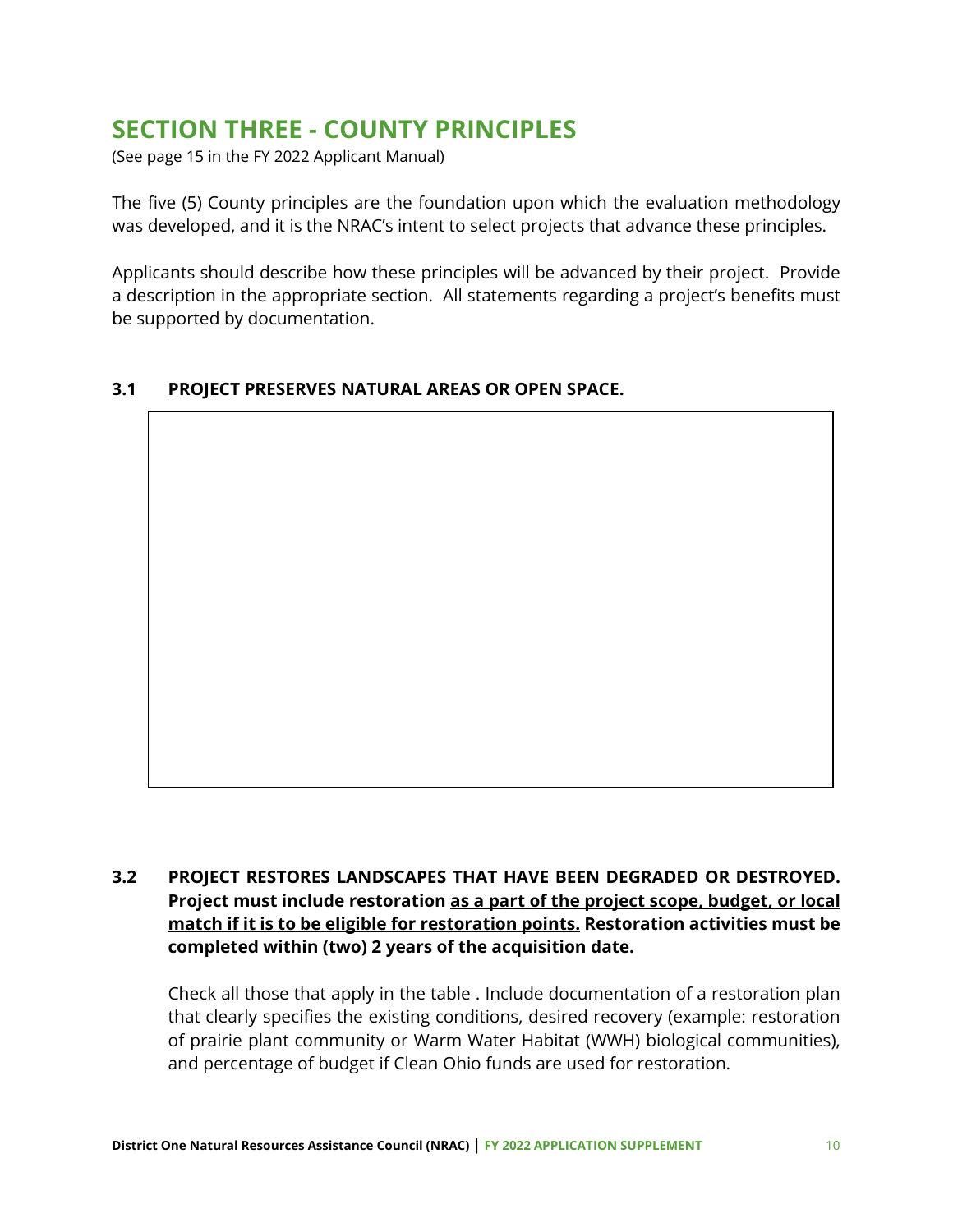| The project reduces or eliminates nonnative, invasive species of plants or<br>animals.                                                                                                                                                                   |
|----------------------------------------------------------------------------------------------------------------------------------------------------------------------------------------------------------------------------------------------------------|
| The project restores or improves one or more of the following: aquatic<br>biological communities, headwater streams, functioning floodplains, water<br>quality, natural stream channels, stream bank erosion or buffer zones, and<br>streamside forests. |
| The project reforests land and/or restores plants or vegetation, and/or<br>eliminates impervious surfaces to improve water quality.                                                                                                                      |
| The project restores steep hillsides.                                                                                                                                                                                                                    |

Provide a brief description and include supporting documentation in the **Natural Resources Attachment**

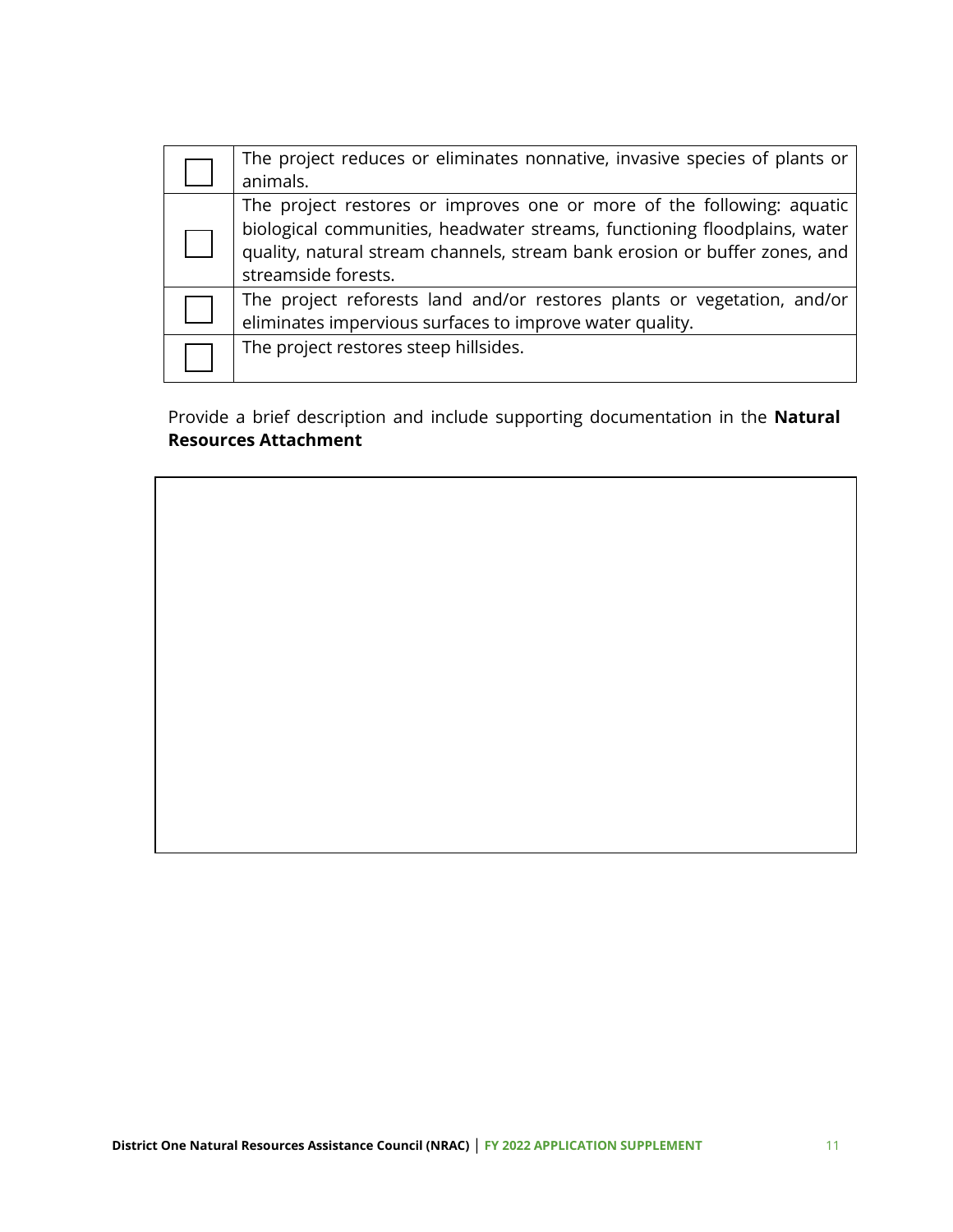# **3.3 PROJECT ENHANCES THE QUALITY OF NATURAL AREAS OR OPEN SPACE TO PROMOTE PASSIVE RECREATION AND EDUCATIONAL OPPORTUNITIES.**

# **3.4 PROJECT PHYSICALLY LINKS NATURAL AREAS TO EACH OTHER, OR TO CULTURAL AND CIVIC HERITAGE AREAS IN THE COUNTY.**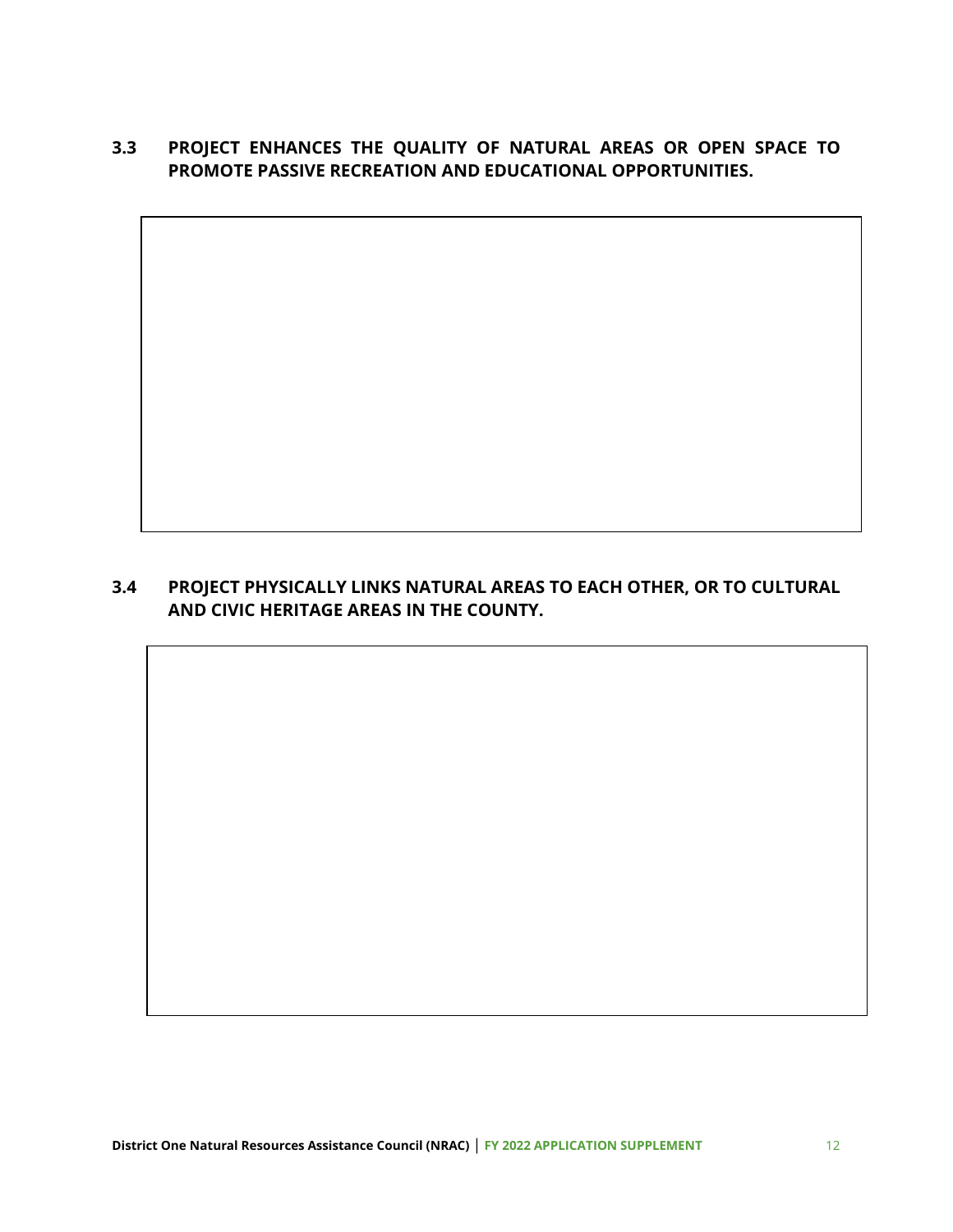# **3.5 PROJECT ALLOWS PUBLIC ACCESS WITHIN AND TO NATURAL AREAS AND/OR CULTURAL AND CIVIC HERITAGE AREAS IN THE COUNTY.**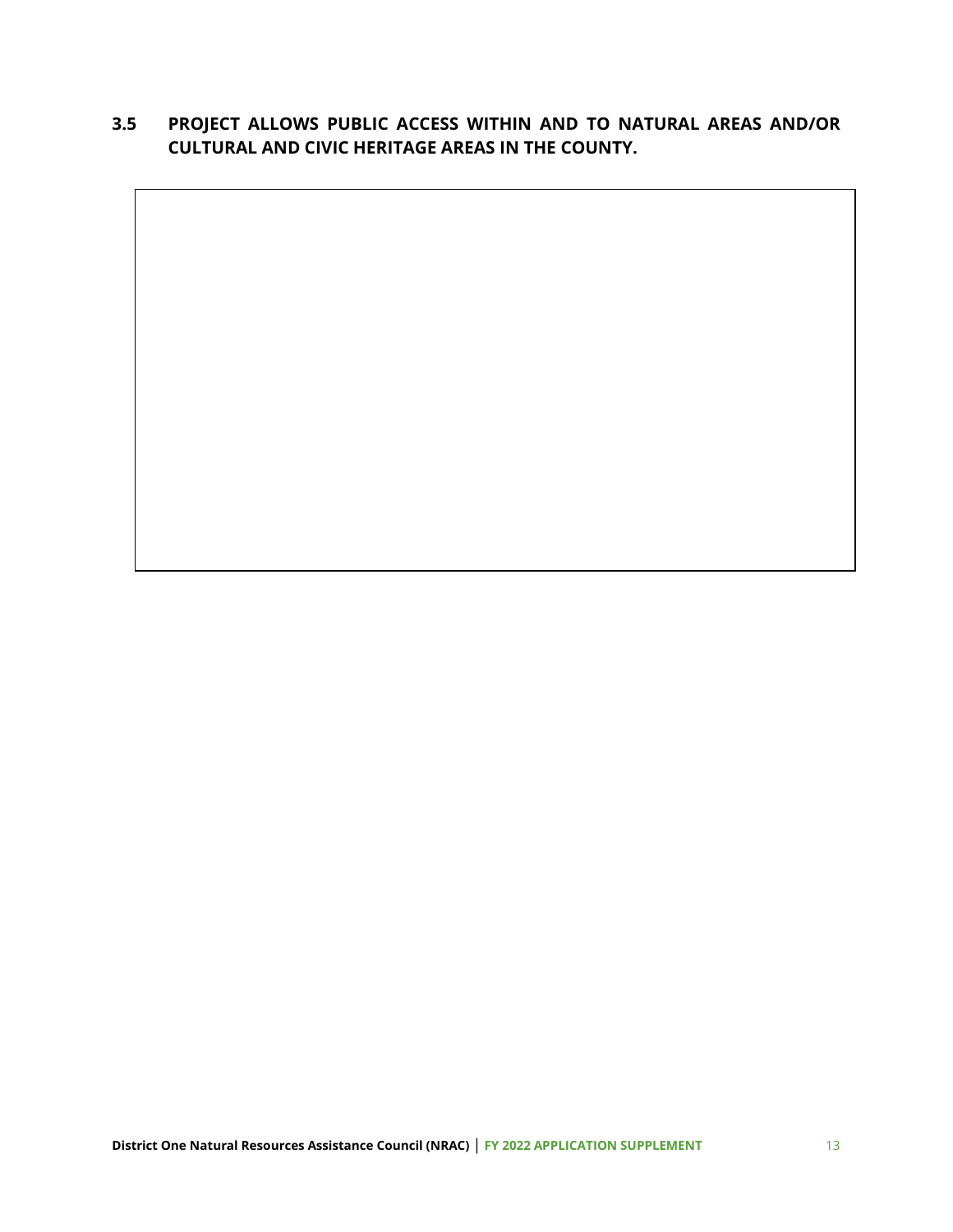# **SECTION FOUR – PROJECT BENEFITS**

(See pages 15 and 16 in the FY 2022 Applicant Manual)

Briefly explain the following benefits: (2,000 Character Limit):

### **4.1 ECONOMIC BENEFITS**

### **4.2 SOCIAL BENEFITS**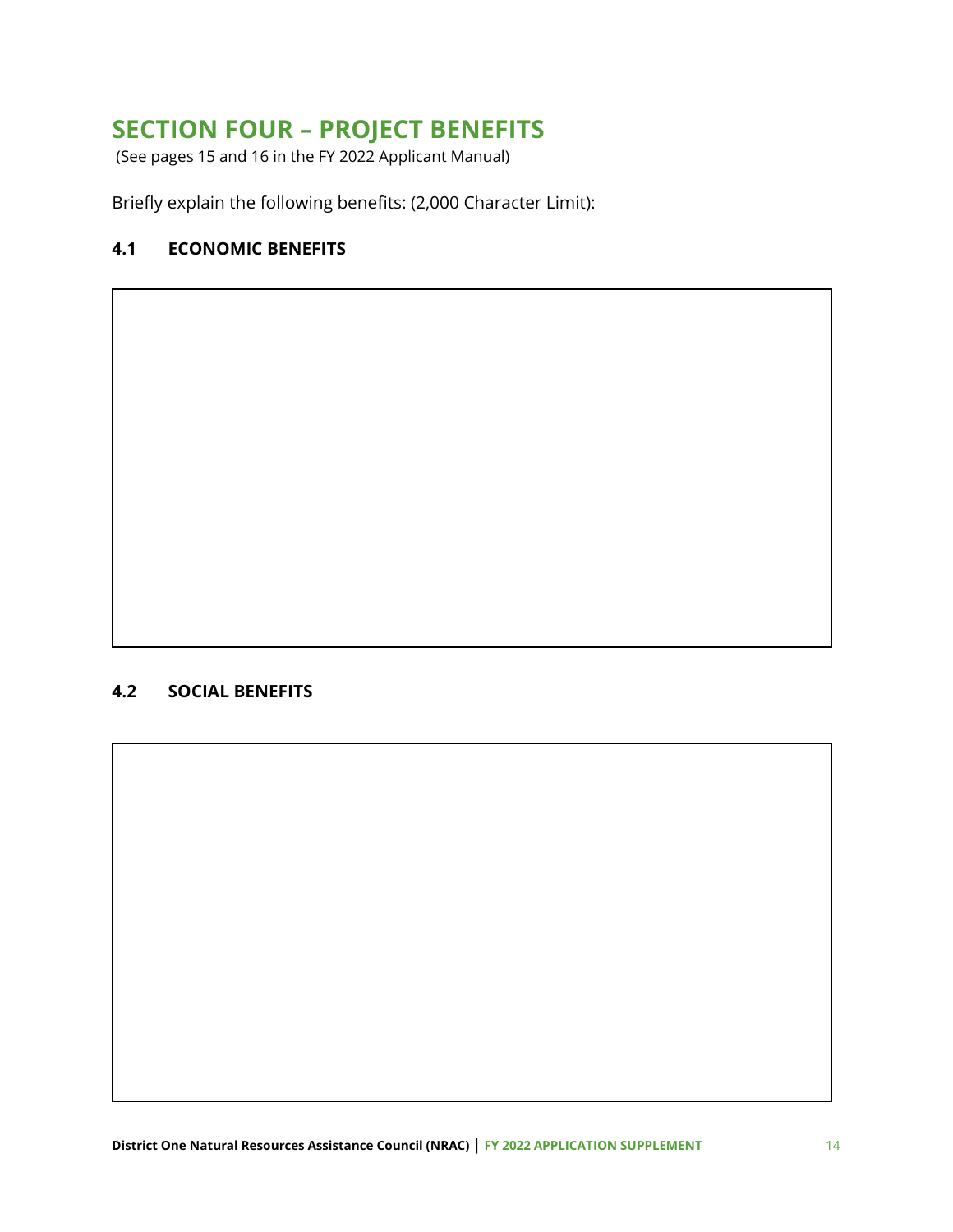#### **4.3 ENVIRONMENTAL BENEFITS**

Provide supporting documentation in the **Natural Resources Attachment**, as necessary, to support the stated benefits. The supporting documentation may be in the form of specific citations to relevant studies or plans.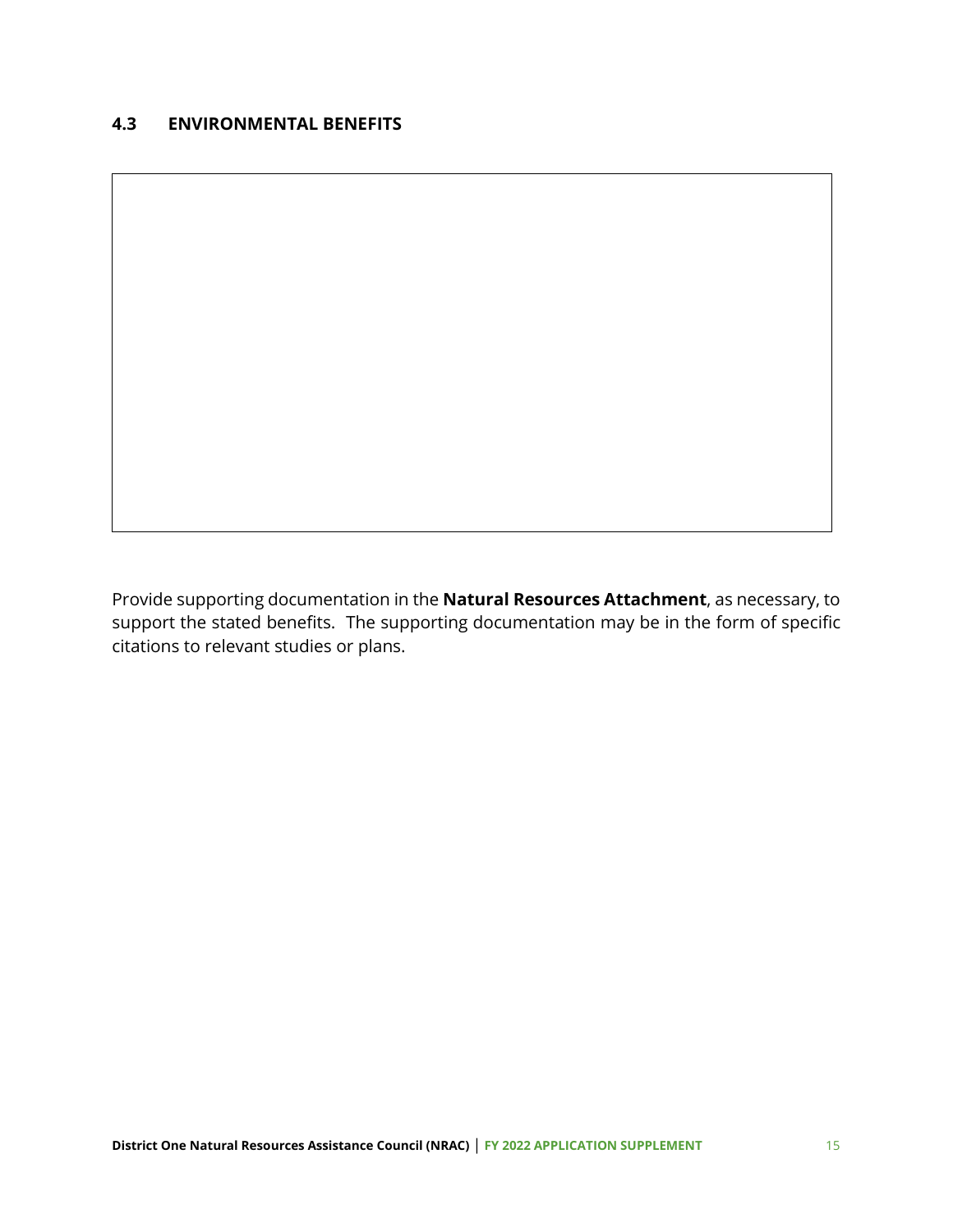# **SECTION FIVE – COMMUNITY IMPACT**

(See pages 16 to 20 in the FY 2022 Applicant Manual)

Using the District One Clean Ohio Conservation Greenspace Program Community Impact Interactive Map, FY 2022 indicate the census tract(s) where your project is located and the associated data in the table below:

| Parcel |              | Percent    | Percent      | Percent  | Percent within 1/4 |
|--------|--------------|------------|--------------|----------|--------------------|
|        | Census Tract | Impervious | <b>Below</b> | Minority | Mile of Bikeway    |
| Number |              | Surface    | Poverty      |          | or Transit         |
|        |              |            |              |          |                    |
|        |              |            |              |          |                    |
|        |              |            |              |          |                    |
|        |              |            |              |          |                    |
|        |              |            |              |          |                    |

# **SECTION SIX - OTHER RELEVANT FACTORS**

(See pages 21 to 24 in the FY 2022 Application Manual)

## **6.1 LOCAL MATCH**

(See page 2 of the OPWC application)

 **Local Match \$\_\_\_\_\_\_\_\_\_\_\_\_\_\_\_\_\_\_\_\_\_\_** 

**Percentage of Match \_\_\_\_\_\_\_\_\_\_%** Specify all sources of match**:** 

Provide the following documentation in the **Authorizations and Resolutions of Support Attachment:**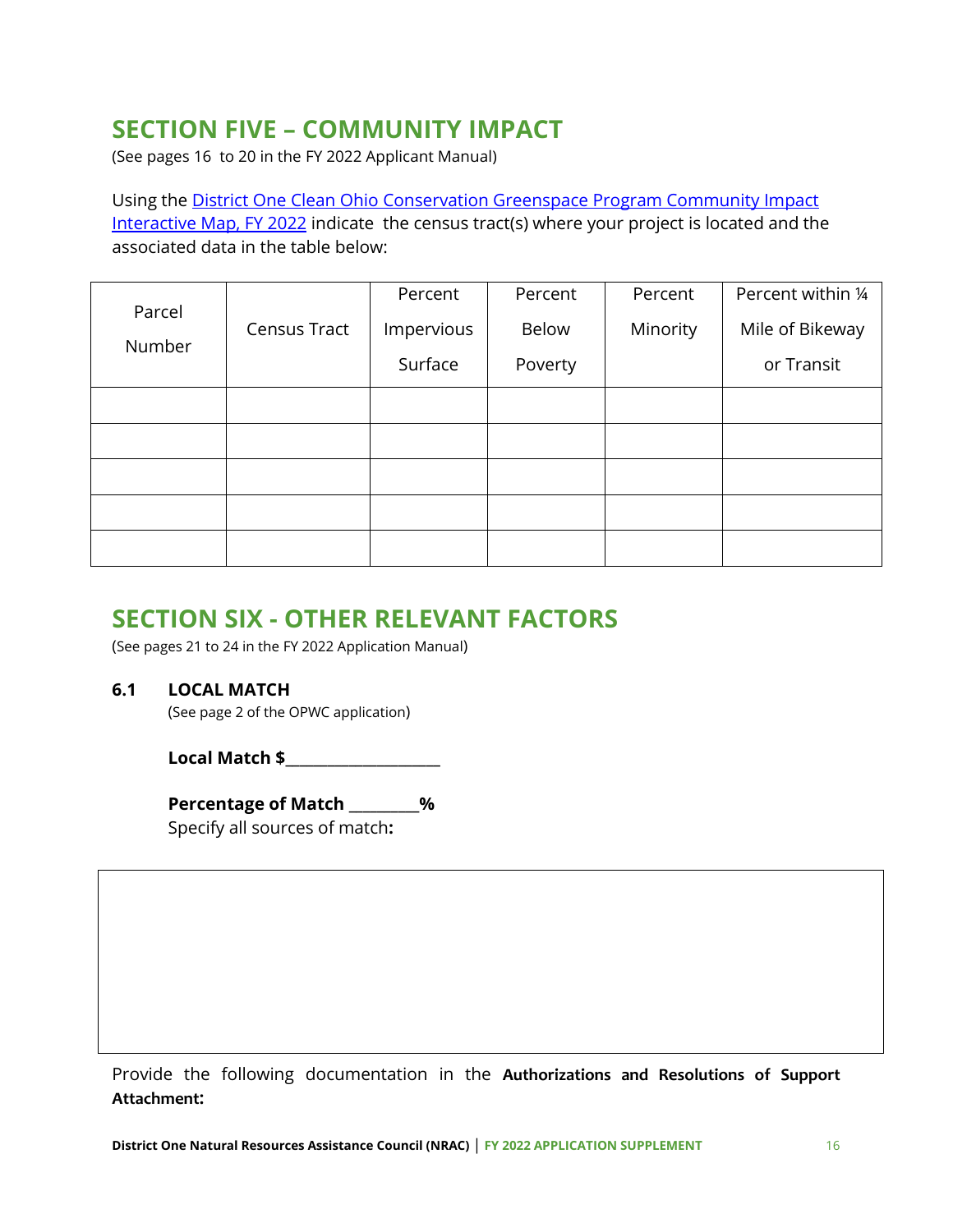- Certification of Applicant Revenues from the Chief Financial Officer that includes the applicant's name, project name, and fund or account for the revenues.
- Award letters for funds coming from other funding sources.

## **6.2 LEVEL OF COORDINATION**

1. Briefly explain if the project is part of an adopted regional, county, community, or watershed plan. Provide project plan documentation.

2. List the agencies and organizations that have been involved in the planning and preparation of this project application.

3. Detail the level of coordination each agency or organization has provided ( i.e. monetary, planning, land donation, or any other services ).

Provide Letters of Support in the **Agreements and Letters of Support Attachment**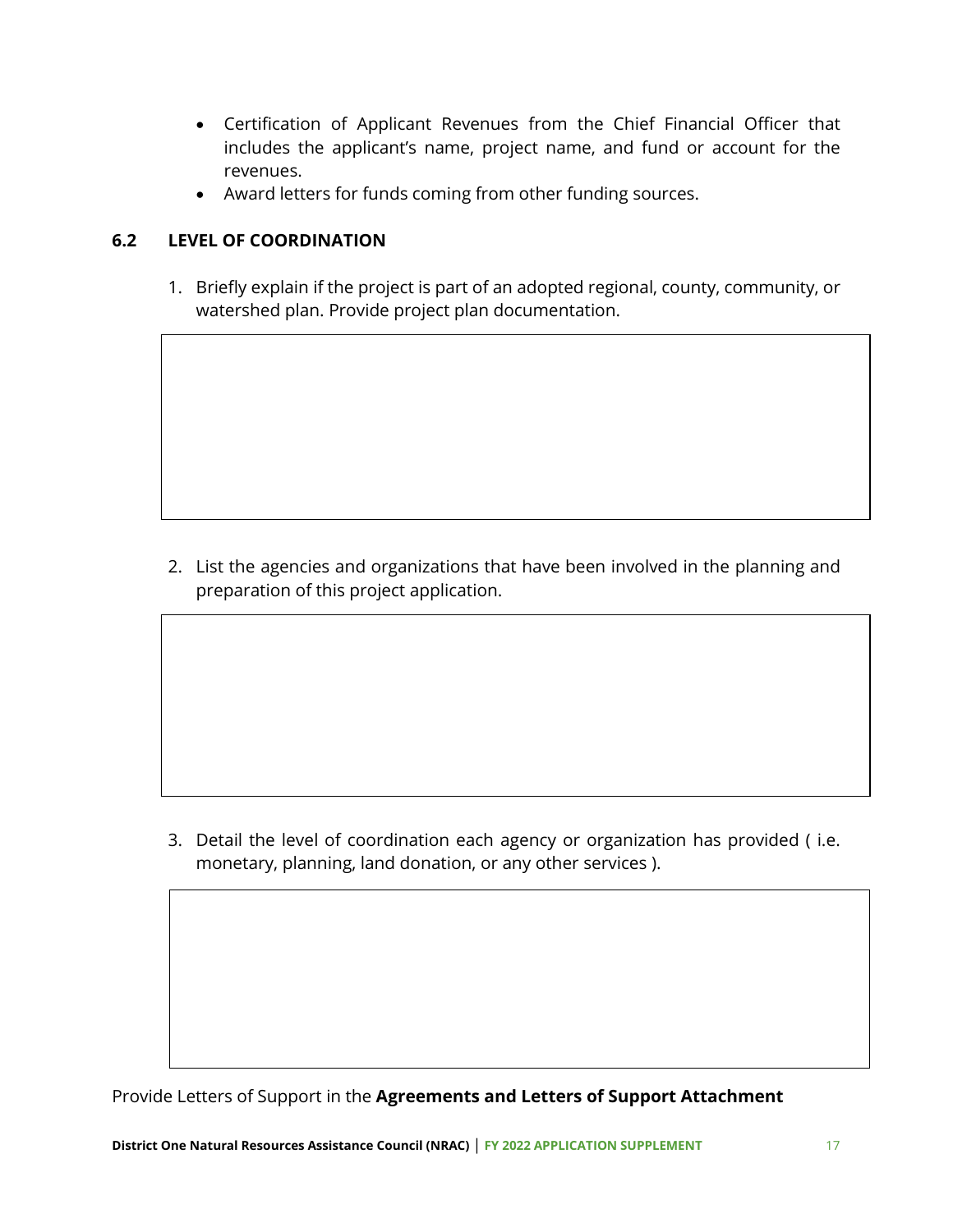#### **6.3 READINESS TO PROCEED**

Projects acquiring property must provide documentation of a pending land transaction. Check documentation provided in the **Property Information Attachment**:

| A fully executed contract with the owner (signed purchase agreement)                                                                    |
|-----------------------------------------------------------------------------------------------------------------------------------------|
| A contract with the owner (purchase agreement but not all signatures<br>$\frac{1}{2}$ included) or a letter/memorandum of understanding |

For riparian corridor projects or open space development projects in which the applicant already owns the property, provide at least one of the following documents. Check documentation provided in the **Natural Resources Attachment**:

| Project Schedule                                                                                        |
|---------------------------------------------------------------------------------------------------------|
| Formal detailed estimate or quote by architect, landscape architect, or<br>other qualified professional |
| Documentation of appropriate permits, or permitting process                                             |

#### **6.4 IMMEDIACY**

Explain any circumstances (e.g., development pressure) that may be occurring that requires immediate action.